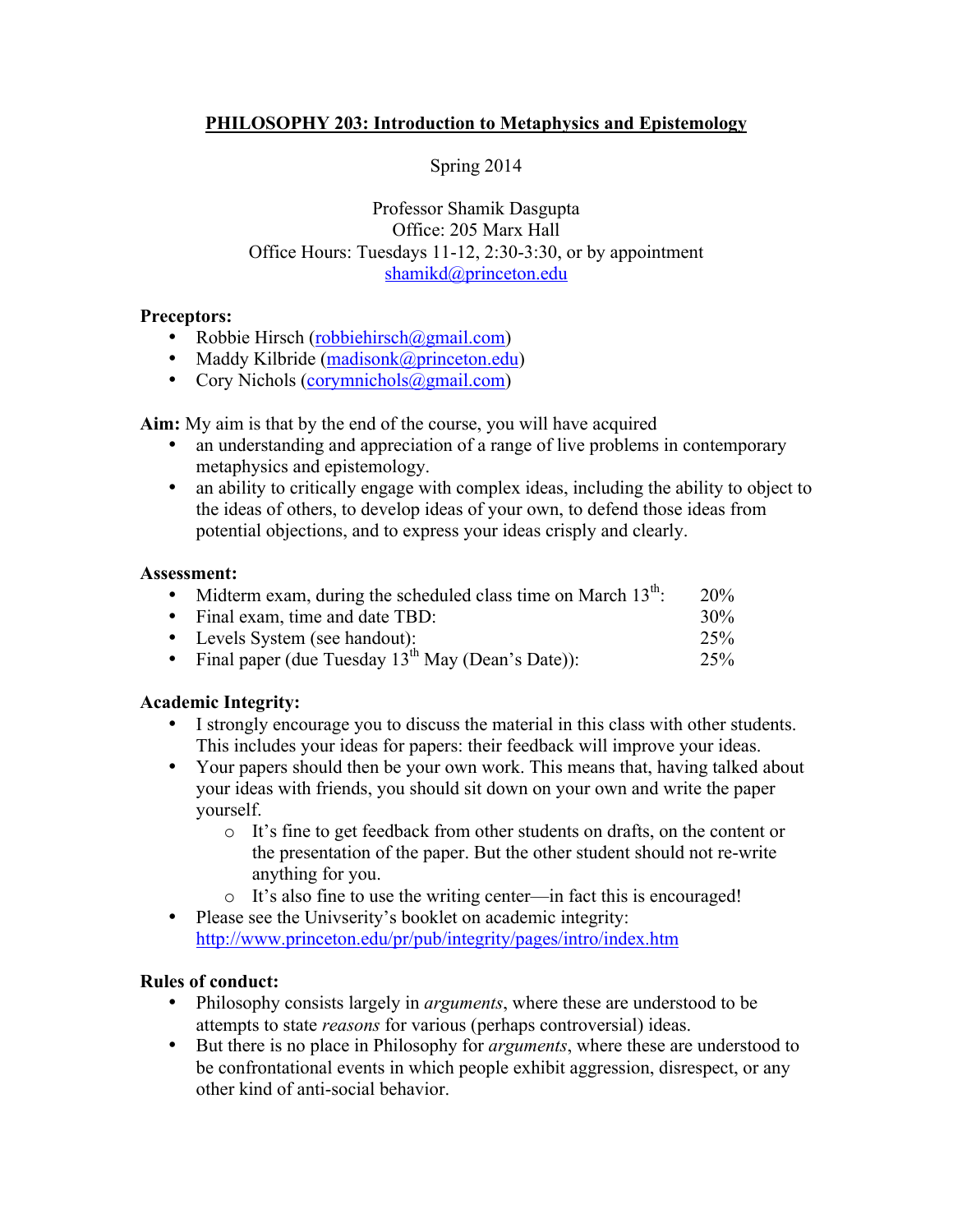# **Syllabus**

All readings will be made available *via* the Blackboard site. Readings marked \* are optional

| $\text{Feb } 4^{\text{th}}$ | Introduction (no reading)                                                                                                                                                                                                                                                                                         |
|-----------------------------|-------------------------------------------------------------------------------------------------------------------------------------------------------------------------------------------------------------------------------------------------------------------------------------------------------------------|
|                             | Topic 1: Is There a Scientific Explanation of Our Existence?                                                                                                                                                                                                                                                      |
| Feb 6 <sup>th</sup>         | Why is there something rather than nothing?<br>Albert, "On the Origin of Everything", New York Times, March 23<br>2012 (review of Krauss's A Universe From Nothing)<br>Aquinas, "The Five Ways"<br>Clarke, "A Modern Formulation of the Cosmological Argument"<br>*Rowe, "The Cosmological Argument"<br>$\bullet$ |
| Feb $11th$                  | Evidence of design I: Biological Complexity<br>Sober, "The Design Argument"<br>$\bullet$<br>Garcia, "Teleological and Design Arguments"<br>$\bullet$                                                                                                                                                              |
| Feb $13th$                  | Evidence of design II: Fine-Tuning<br>Van Inwagen, Metaphysics, chapter 9: "The Place of Rational<br>Beings in the World: Design and Purpose"<br>*Collins, "God, Design and Fine-Tuning"<br>*Dawkins, The God Delusion, pp. 134-151<br>$\bullet$                                                                  |
|                             | <b>Topic 2: Skepticism</b>                                                                                                                                                                                                                                                                                        |
| Feb 18 <sup>th</sup>        | Hume's Problem of Induction<br>Feldman, Epistemology, chapter 1<br>Salmon, "An Encounter with David Hume"<br>$\bullet$<br>*Feldman, <i>Epistemology</i> , chapter 7<br>$\bullet$<br>*Hume, Enquiry Concerning Human Understanding, II, IV                                                                         |
| Feb $20th$                  | Solutions to Hume's Problem?<br>Harman, "The Inference to the Best Explanation", pp. 88-91<br>Strawson, "The 'Justification' of Induction"<br>٠<br>*Boghossian, Fear of Knowledge, chapter 6: "Epistemic<br>Relativism Rejected"                                                                                  |
| Feb $25th$                  | Descartes' Problem<br>Descartes, Meditations 1 and 2<br>٠<br>*Feldman, <i>Epistemology</i> , chapter 6                                                                                                                                                                                                            |
| Feb $27th$                  | The New Riddle of Induction<br>Goodman, "The New Riddle of Induction"                                                                                                                                                                                                                                             |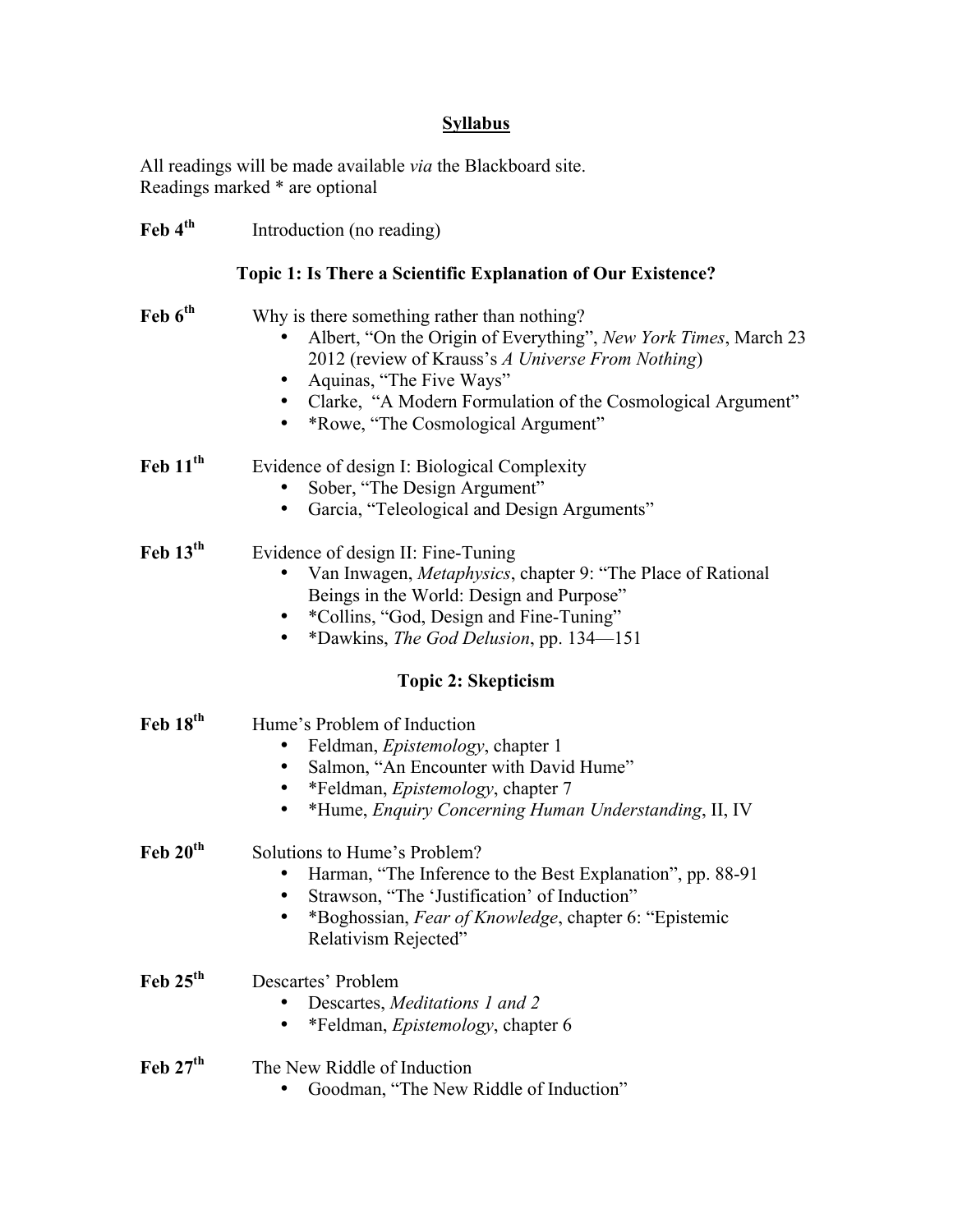# **Topic 3: Epistemic Catastrophe**

| March 4 <sup>th</sup>  | Peer Disagreement<br>Christensen and Lackey, The Epistemology of Disagreement,<br>chapter 1: "Introduction"<br>Kelly, "The Epistemic Significance of Disagreement"<br>$\bullet$ |
|------------------------|---------------------------------------------------------------------------------------------------------------------------------------------------------------------------------|
| March 6 <sup>th</sup>  | Epistemic Catastrophe<br>Plantinga, selections from Warrant and Proper Function<br>Carroll, <i>From Eternity to Here</i> , chapter 10<br>$\bullet$                              |
| March 11 <sup>th</sup> | Self-locating belief<br>Elga, "Self-locating Belief and the Sleeping Beauty Problem"                                                                                            |
| March 13 <sup>th</sup> | Midterm exam                                                                                                                                                                    |
| <b>SPRING RECESS</b>   |                                                                                                                                                                                 |
|                        | <b>Topic 4: Mind and Body</b>                                                                                                                                                   |
| March 25 <sup>th</sup> | Materialism<br>Papineau, Thinking About Consciousness, Chapter 2<br>Bennett, "Mental Causation"<br>*Ney, "Defining Physicalism"<br>$\bullet$                                    |
| March 27 <sup>th</sup> | Dualism I: The Knowledge Argument<br>Nagel, "What is it Like to Be a Bat?"<br>Jackson, "The Qualia Problem"<br>*Jackson, "What Mary Didn't Know"<br>$\bullet$                   |
| April $1^\mathrm{st}$  | Dualism II: The Conceivability Argument<br>Gertler, "In Defense of Mind-Body Dualism"<br>*Chalmers, "Consciousness in a<br>*Descartes, Meditations 6<br>$\bullet$               |
| April 3 <sup>rd</sup>  | Anomalous Monism<br>Davidson, "Mental Events"                                                                                                                                   |
|                        | <b>Topic 5: Personal Identity</b>                                                                                                                                               |
| April 8 <sup>th</sup>  | The Problem of Personal Identity<br>Parfit, Reasons and Persons chapter 10, sections 75-78<br>Parfit, Reasons and Persons chapter 11, sections 80-82<br>*Dennett, "Where am I"  |